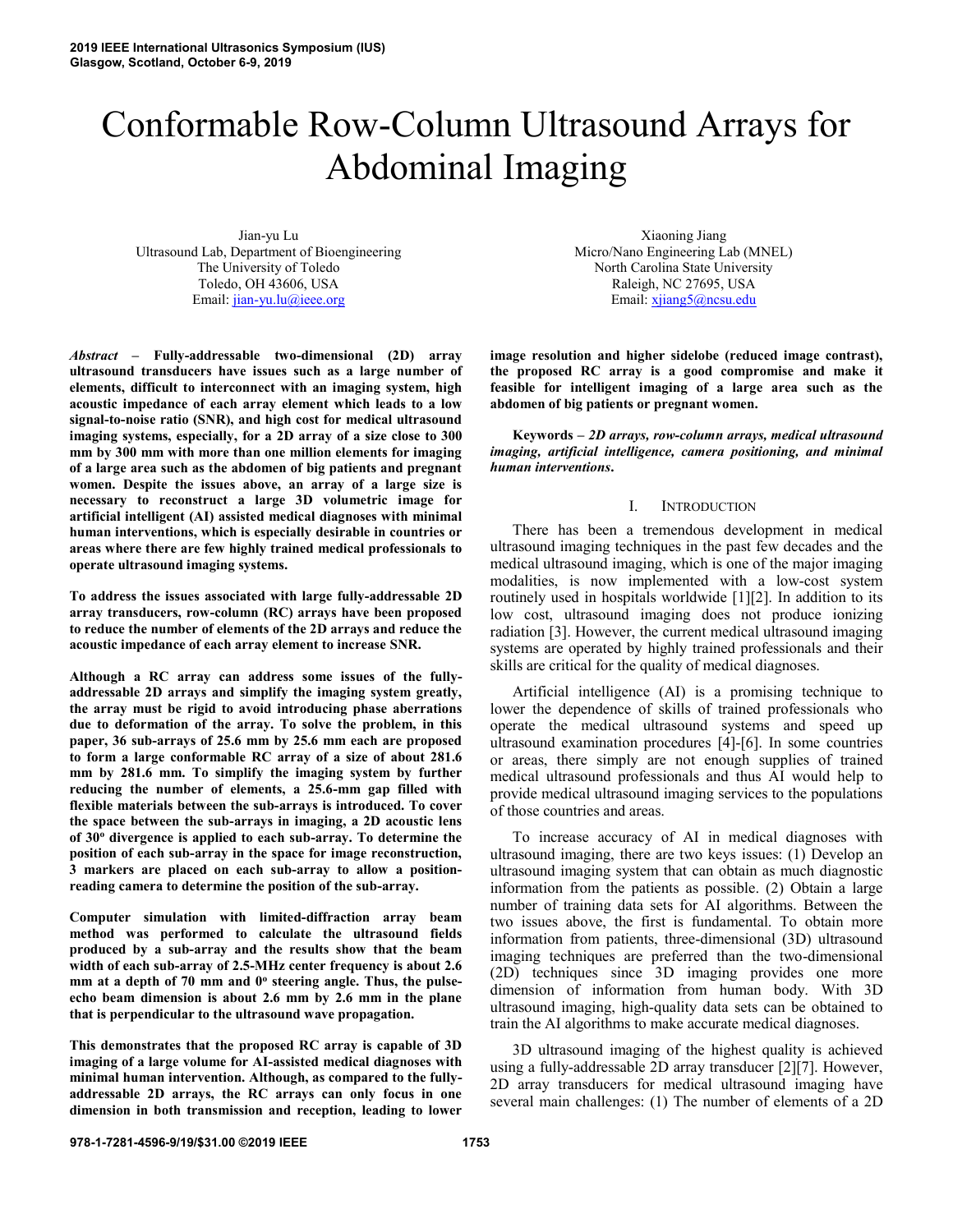array is usually very large which increases the imaging system complexity and thus the costs greatly (for example, a 128 by 128 2D array has a total of 16,384 elements). To cover a large area such as the entire abdomen of a big patient or a pregnant woman to collect data for automated analyses with AI algorithms and minimal human interventions, the number of elements may be more than 1 million for a 1,024 by 1,024 2D array transducer. (2) Interconnections of a large number of array elements with an ultrasound imaging system are difficult. (3) The impedance of each array element is high due to the small size of the element, which in turn significantly reduce the signal-to-noise ratio (SNR) when connecting to an imaging system.

To reduce the complexity of the 2D array for 3D medical ultrasound imaging, row-column (RC) arrays have been proposed [8]-[10]. With a RC array, the number of elements of a 128 by 128 fully-addressable 2D array is reduced from 16,384 to 128+128=256 and the impedance of the each element of the RC array is reduced by a factor of 128 in this case, significantly increasing the SNR while greatly reducing the complexity and cost of the imaging system.

Although a RC array has the advantages mentioned above, it is not possible to compensate for deformations within each of its large array element. The deformation causes phase aberration within each element and may render the signal from the element unusable for imaging. This is especially true when a large RC array, say, of 1,536+1,536 elements with about 300 mm in length for each element, is used since the long elements must be bent to conform to the curvatures of the abdomen of different patients.

Thus, the problem of deformation of the large element of the RC array needs to be addressed to make it feasible for the AI-assisted medical ultrasound diagnoses with minimal human interventions.

## II. METHOD

To address the issues of a large RC array, in this paper, we propose a design that uses modular RC arrays to form a large conformable RC array (281.6 mm x 281.6 mm) (see the Figure  $1(a)$ ). Flexible binding materials are used to interconnect 36 sub-arrays, each of which is rigid and has 128 rows and 128 columns, to conform to irregular surfaces such as the abdomen of big patients or pregnant women. The central frequency of each sub-array is 2.5 MHz, the dimension of the sub-array is 25.6 mm x 25.6 mm, and the distance between adjacent subarrays is also 25.6 mm. To cover the space between the subarrays, an acoustic lens with  $30^{\circ}$  diverging angle is applied in both row and column directions and each sub-array is able to steer  $+/30°$  angles. To assist image reconstructions, three camera-readable position markers are attached to each subarray (see pink dots illustrated in Figure  $1(a)$ ) to determine the position of each sub-array in space so that the reconstructed images from all sub-arrays can be properly stitched together to form an image of a large 3D volume of human body.

## III. SIMULATION

Computer simulations were performed to obtain the beam shapes of a sub-array along both the row and column directions at a transmission focal distance of 70 mm using the limiteddiffraction array beam method [11]-[14]. Due to the symmetry, either the row or column can be used in transmission and another is used in reception. In the simulation, the bandwidth of the transducer was assumed to be 81% of the center frequency, and a 1.5-cycle sine wave pulse was used in transmission.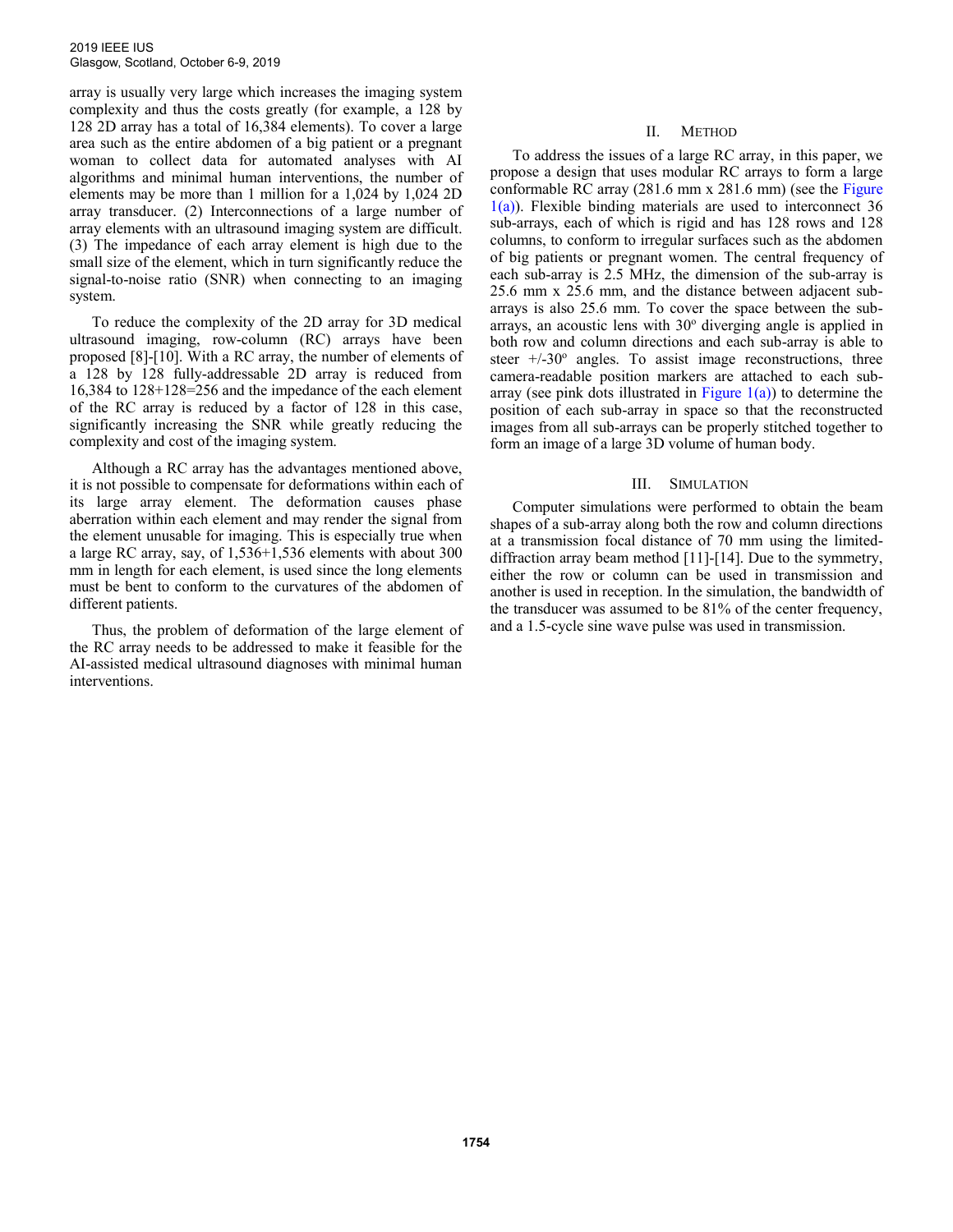# **Comformable Row/Column Ultrasound Arrays** 281.6 mm X and Y Beam Shapes at Depth z = 70 mm (Transducer is on top at  $z = 0$  mm) Focused in x direction (f = 70 mm),  $z = 70$  mm X: 102.4 mm  $\overline{.}$  25.6 mm **25.6 Central Frequency: 2.5 MHz** 37.12 mm Pitch of Each Sub-Array: 0.2 mm<br>Acoustic Lens: 30 Degree Diverging 128 Columns **3** Position uu<br>B Steering Angle: +/-30 Degrees **Markers for Camera** 281 6 mm 30 degree divergence in y direction,  $z = 70$  mm X 25.6 mm Y: 102.4 mm 37.12 mm  $(a)$  $(b)$

Figure 1. Proposed large row-column (RC) arrays for 3D imaging of a large volume such the abdomen of big patients or pregnant women. (a) A layout of the large RC array using a modular design, consisting of 36 RC sub-arrays to cover an area that is larger than 281.6 mm by 281.6 mm. The dimension of each subarray is 25.6 mm by 25.6 mm in the row and column directions respectively and each sub-array has 128+128=256 elements. The space between the sub-arrays is also 25.6 mm. 3 position markers are placed on each sub-array to determine the position of the sub-array in the space. An acoustic lens is added to both the row and column directions to allow the ultrasound beam to be diverged about 30° to cover the space between the sub-arrays. Each sub-array has a pitch of about 0.2 mm and a center frequency of about 2.5 MHz to allow the ultrasound beam to be steered over +/-30° angles. (b) Ultrasound beam simulated using the limited-diffraction array beam method [11]-[14]. The top panel shows the focal point in the x direction at a depth of 70 mm at 0° steering angle. The bottom panel shows the  $30^{\circ}$  diverged wave at  $70$  mm depth in the y direction using the acoustic lens.

| <b>Beam Patterns</b>       | X Direction                                     | <b>Y</b> Direction                       |
|----------------------------|-------------------------------------------------|------------------------------------------|
|                            | <b>Beamwidth at 0° Steering Angle and 70 mm</b> | Beamwidth at 0° Steering Angle and 70 mm |
| Transmission               | $2.6 \text{ mm}$                                | $30^{\circ}$ divergence                  |
| <b>Reception</b>           | $30^{\circ}$ divergence                         | $2.6 \text{ mm}$                         |
| <b>Pulse-Echo Response</b> | $2.6 \text{ mm}$                                | $2.6 \text{ mm}$                         |
| <b>Transmit or Receive</b> | Axial beam width is about 1.07 mm               |                                          |

Table 1. Beam widths in x and y directions of each row-column sub-array (see Fig. 1(a)). The beam widths were measured at a depth of 70 mm and 0° steering angle. The axial beam width depends on the bandwidth of the sub-array and the transmit pulse length.

# IV. RESULTS

Results show that the transmit beam has about 2.6 mm beam width (x direction) at a depth of 70 mm and the axial width (z or depth direction) of the pulse is about 1.07 mm (see Figure 1(b) and Table 1). The beam pattern in both x and y directions are the same due to the reciprocal principle of ultrasound waves in transmission and reception. As seen from Figure  $1(a)$ , the rows and columns of a RC array is perpendicular to each other and the overall pulse-echo beam pattern viewed on the x-y plane is roughly the multiplication of the beam patterns in the x and y directions, which gives a rectangular focal spot of roughly 2.6 mm by 2.6 mm (see Table 1). In the axial direction (or z direction), the ultrasound pulse convolves with itself and thus the beam width is increased from